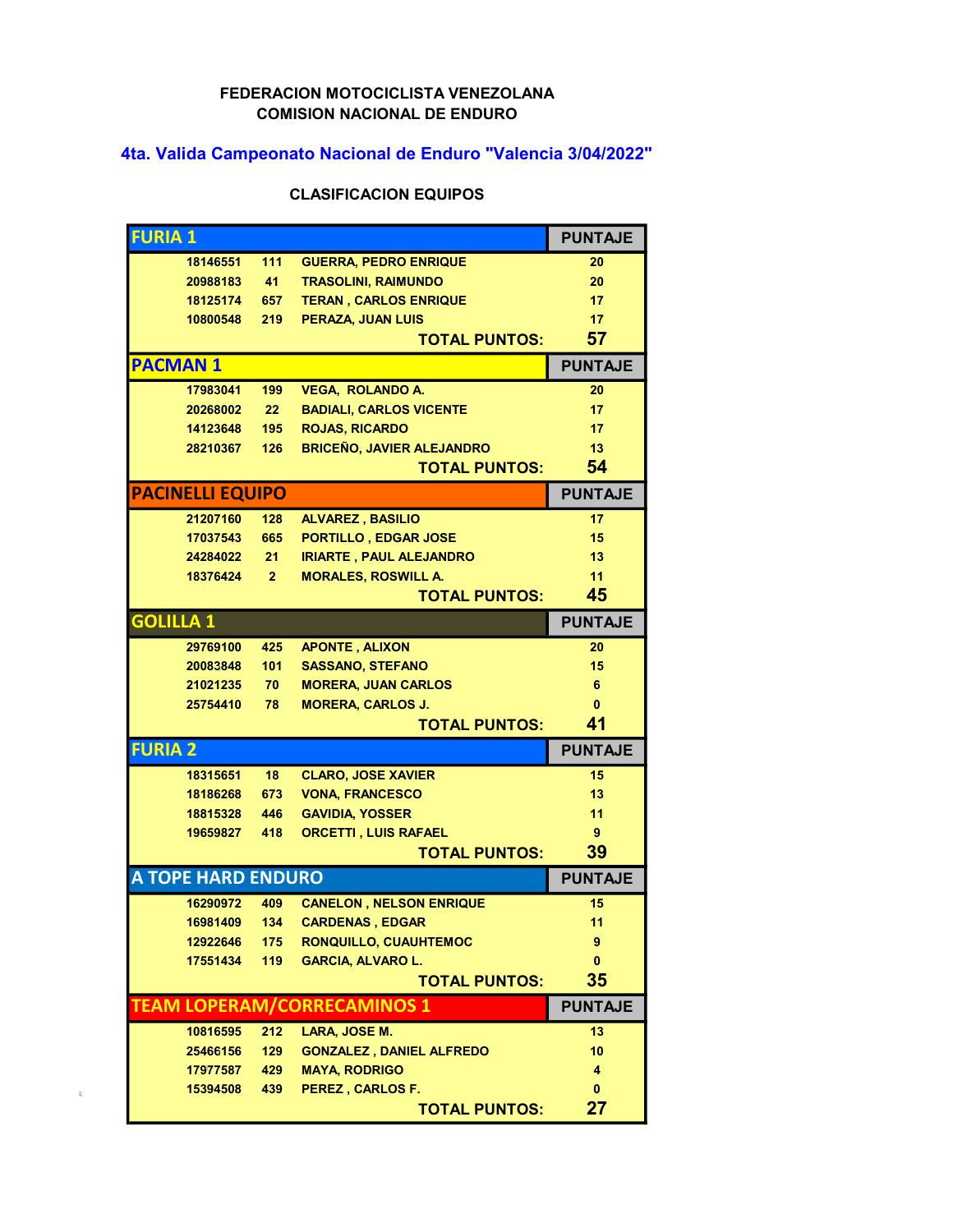| <b>PACINELLI TEAM</b> |          |                 |                                  | <b>PUNTAJE</b>  |
|-----------------------|----------|-----------------|----------------------------------|-----------------|
|                       | 15754769 | 159             | <b>CONTRERAS, HECTOR E.</b>      | 11              |
|                       | 12871164 | 224             | <b>GOVEA, ANGEL DAVID</b>        | 11              |
|                       | 17978092 | 47              | <b>HERNANDEZ, DEIKER A.</b>      | $\bf{0}$        |
|                       | 21206922 | 628             | <b>COLMENARES, JOSE MIGUEL</b>   | $\bf{0}$        |
|                       |          |                 | <b>TOTAL PUNTOS:</b>             | 22              |
| <b>FURIA 3</b>        |          |                 |                                  | <b>PUNTAJE</b>  |
|                       | 19555032 | 669             | <b>BONILLA, MARIO ENRIQUE</b>    | 10 <sup>°</sup> |
|                       | 14350525 | 437             | <b>QUINTERO, JONATHAN DANIEL</b> | $\bf{0}$        |
|                       | 19733466 | 440             | <b>GAVIDIA, YOSWAL</b>           | 0               |
|                       | 27401116 | 10 <sub>1</sub> | <b>CARREIRA, DANIEL</b>          | n               |
|                       |          |                 | <b>TOTAL PUNTOS:</b>             | 10              |
| <b>FURIA 4</b>        |          |                 |                                  | <b>PUNTAJE</b>  |
|                       | 18184429 | 441             | <b>FOUCAULT, GERMAN</b>          | $\overline{2}$  |
|                       | 14884596 | 444             | <b>VALLERA, JOSE ABIGAIL</b>     | 1               |
|                       | 9881253  | 457             | <b>VILLAMEDIANA, FAVIO JOSE</b>  | 5               |
|                       | 18143206 | 634             | <b>RODRIGUEZ, YORWING</b>        | $\bf{0}$        |
|                       |          |                 | <b>TOTAL PUNTOS:</b>             | 8               |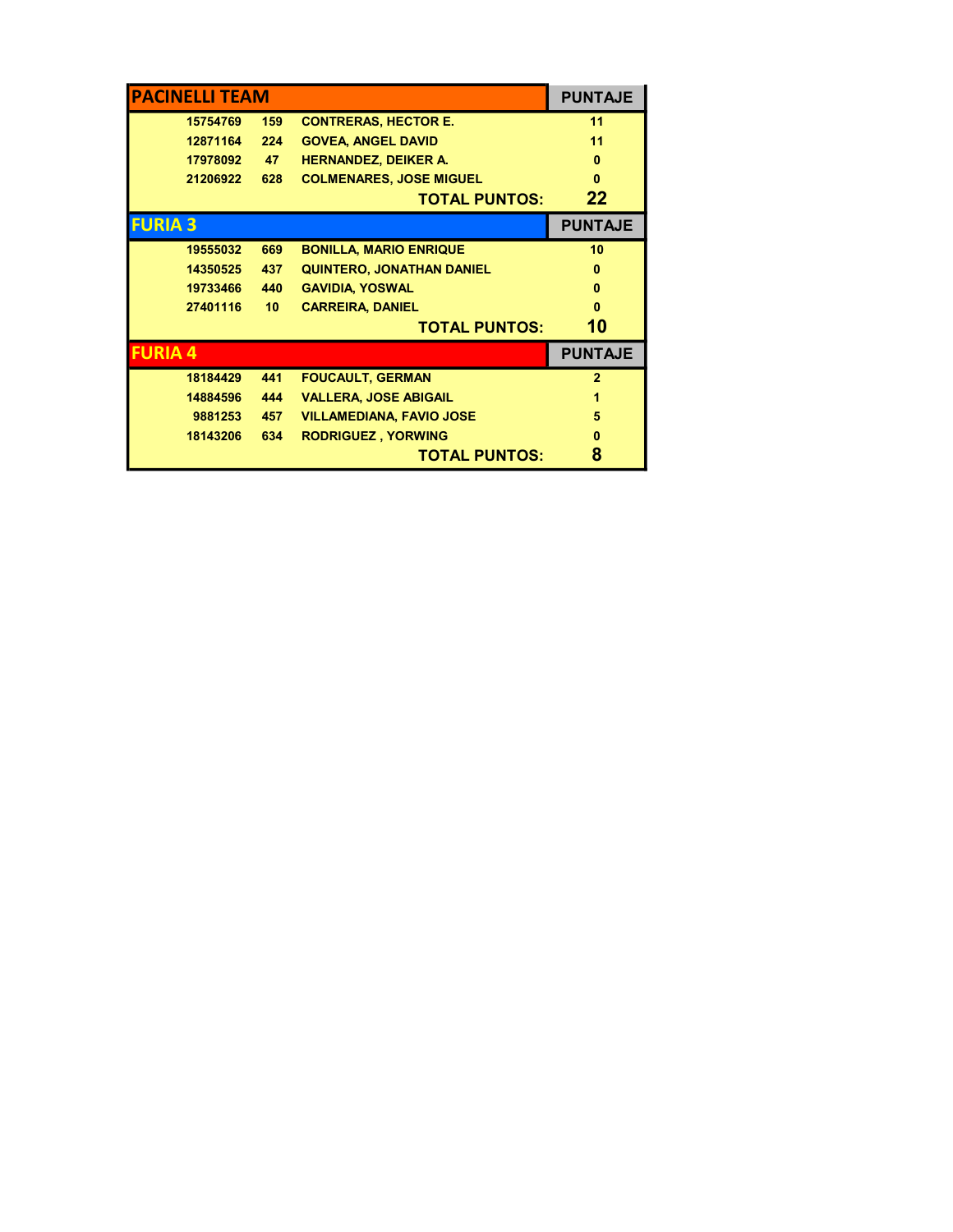| <b>PACMAN 2</b> |          |                         |                                | <b>PUNTAJE</b> |
|-----------------|----------|-------------------------|--------------------------------|----------------|
|                 | 17348329 | 105                     | <b>GONZALEZ, ALEXANDER A.</b>  |                |
|                 | 6891954  | 201                     | <b>OVALLES, JOSE LUIS</b>      | 0              |
|                 | 28073125 | 460                     | <b>GONZALEZ, DANIEL ANDRES</b> | n              |
|                 | 15219846 | 152                     | <b>GONZALEZ, CESAR J.</b>      | $\bf{0}$       |
|                 |          |                         | <b>TOTAL PUNTOS:</b>           |                |
| <b>PACMAN 5</b> |          |                         |                                | <b>PUNTAJE</b> |
|                 | 19692029 | 620                     | <b>FORTIQUE, ALEJO ENRIQUE</b> | $\mathbf{0}$   |
|                 | 21013774 | 659                     | <b>BERNARDEZ, JUAN CARLOS</b>  | 0              |
|                 | 21016345 | 654                     | <b>ALVAREZ, LUIS ALFONSO</b>   | 7              |
|                 | 17348936 | 617                     | <b>HELMEYER, ALEJANDRO</b>     | n              |
|                 |          |                         | <b>TOTAL PUNTOS:</b>           | 7              |
| <b>PACMAN3</b>  |          |                         |                                | <b>PUNTAJE</b> |
|                 | 19378762 | 7 <sup>7</sup>          | <b>MONTENEGRO, CARLOS E.</b>   | $\mathbf{0}$   |
|                 | 24224231 | 11                      | <b>FERNANDEZ, SEBASTIAN</b>    | 7              |
|                 | 14327825 | 468                     | <b>VAN DER DIJS, ARNOLD</b>    | $\bf{0}$       |
|                 | 19200761 | $\overline{\mathbf{4}}$ | <b>LANGE, SANTIAGO</b>         | 0              |
|                 |          |                         | <b>TOTAL PUNTOS:</b>           |                |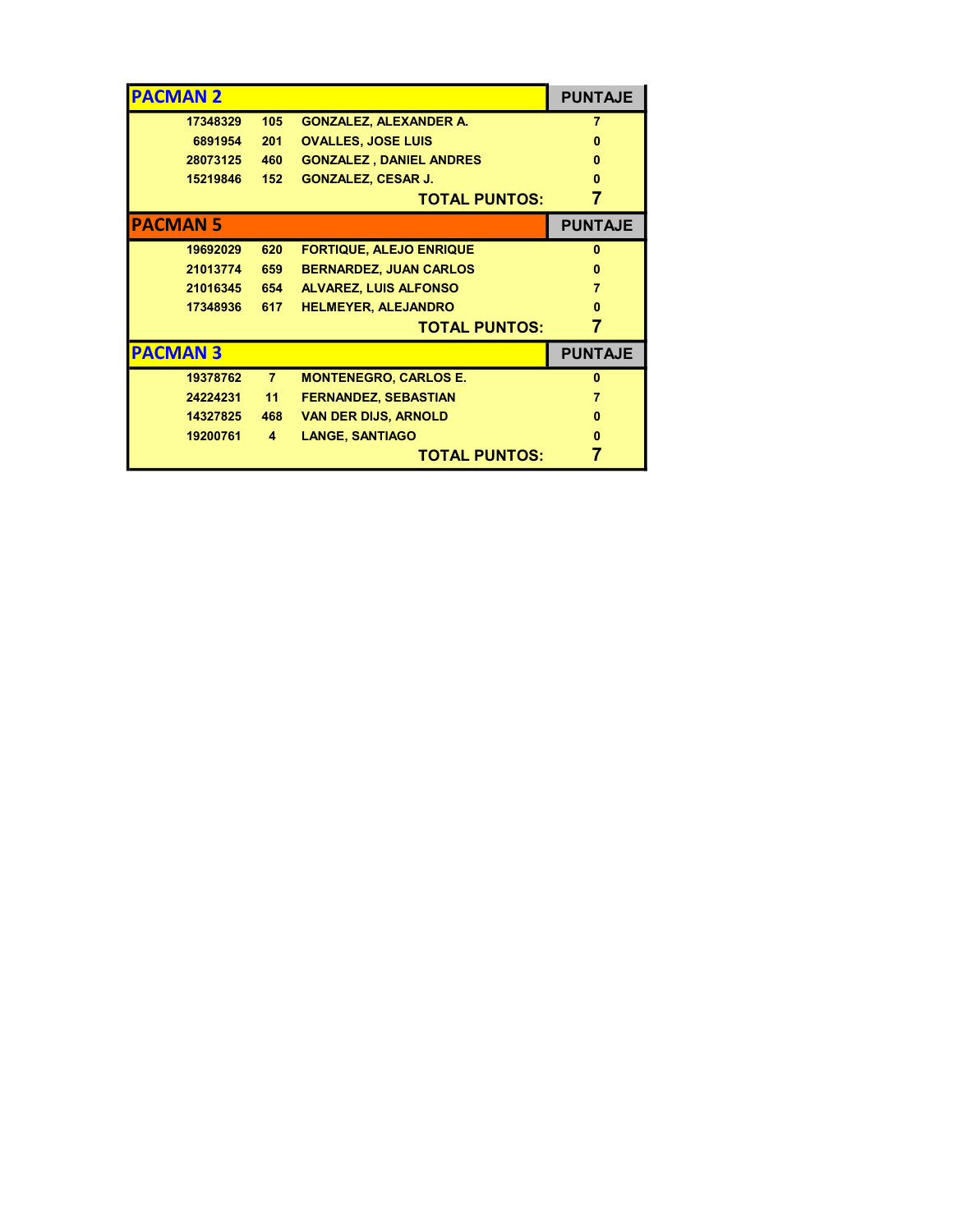|                           |      |                                      | <b>PUNTAJE</b>      |  |  |  |
|---------------------------|------|--------------------------------------|---------------------|--|--|--|
| 24207805                  | 680  | <b>DE SOUSA, VICTOR</b>              | 0                   |  |  |  |
| 6325555                   | 226  | <b>GIRAUD PUY, FEDERICO JOSE</b>     | 0                   |  |  |  |
| 6346357                   | 225  | <b>GIRAUD PUY, ALEJANDRO ENRIQUE</b> | 5                   |  |  |  |
| 6815546                   | 227  | SUCRE PUY, ALFREDO JOSE              | 4                   |  |  |  |
|                           |      | <b>TOTAL PUNTOS:</b>                 | 5                   |  |  |  |
|                           |      | <b>TEAM LOPERAM/CORRECAMINOS 2</b>   | <b>PUNTAJE</b>      |  |  |  |
| 17348406                  | 438  | <b>RAINIS, DANIEL ALESSANDRO</b>     | $\mathbf{0}$        |  |  |  |
| 14484667                  | 426  | <b>BAHAMONDES, FRANCISCO J.</b>      | $\bf{0}$            |  |  |  |
| 16247587                  | 461  | <b>CASTRO, LUIS A.</b>               | 3                   |  |  |  |
| 16248576                  | 107  | <b>GUZMAN, RAMON ANTONIO</b>         | 0                   |  |  |  |
| 3<br><b>TOTAL PUNTOS:</b> |      |                                      |                     |  |  |  |
| <b>GOLILLA 2</b>          |      |                                      | <b>PUNTAJE</b>      |  |  |  |
| 20228897                  | 453  | <b>GONZALEZ, DANIEL</b>              | $\bf{0}$            |  |  |  |
| 18304135                  | 103  | <b>GONZALEZ, FRANCISCO</b>           | 0                   |  |  |  |
| 18898970                  | #N/D | #N/D                                 | 0                   |  |  |  |
| 11742656                  | 454  | <b>BONILLA, PABLO ENRIQUE</b>        | 0                   |  |  |  |
|                           |      | <b>TOTAL PUNTOS:</b>                 | 0                   |  |  |  |
| <b>TEAM SIN ASCO</b>      |      |                                      | <b>PUNTAJE</b>      |  |  |  |
| 19044028                  | 133  | <b>VECCHI, MARCO E.</b>              | $\bf{0}$            |  |  |  |
| 15327996                  | 679  | <b>INCIARTE, GUSTAVO</b>             | 0                   |  |  |  |
| 15612335                  | 162  | <b>BATTAGGIA, SILA</b>               | $\bf{0}$            |  |  |  |
| 13029672                  | 678  | <b>MATA, ANDRES</b>                  | 0                   |  |  |  |
|                           |      | <b>TOTAL PUNTOS:</b>                 | 0                   |  |  |  |
| <b>PACMAN4</b>            |      |                                      | <b>PUNTAJE</b>      |  |  |  |
| 18315792                  | 430  | <b>COLL, JORGE IGNACIO</b>           | 0                   |  |  |  |
| 20653522                  | 656  | <b>LANTE, SANTIAGO</b>               | 0                   |  |  |  |
| 18899347                  | 658  | <b>HELMEYER, RODRIGO ANDRES</b>      | $\mathbf{0}$        |  |  |  |
|                           | #N/D | #N/D                                 | 0                   |  |  |  |
|                           |      |                                      |                     |  |  |  |
|                           |      | <b>TOTAL PUNTOS:</b>                 | 0                   |  |  |  |
| <b>TEAM PLANETA SPORT</b> |      |                                      | <b>PUNTAJE</b>      |  |  |  |
| 15914720                  | 97   | <b>GONZALEZ, CARLOS LEANDRO</b>      | 0                   |  |  |  |
|                           |      | 16005210 171 FIGUEROA, CRISTIAN      |                     |  |  |  |
| 19763415                  | 136  | <b>BLUNDA, GIANNI JOSE</b>           | 0                   |  |  |  |
|                           | #N/D | #N/D                                 | 0                   |  |  |  |
|                           |      | <b>TOTAL PUNTOS:</b>                 | 0                   |  |  |  |
| <b>PACINELLI 3</b>        |      |                                      | <b>PUNTAJE</b>      |  |  |  |
| 19348962                  | 638  | <b>BRICEÑO, SANTIAGO ANDRES</b>      | 0                   |  |  |  |
| 28385857                  | 131  | <b>LARRE, JOSE ALEJANDRO</b>         | 0                   |  |  |  |
| 27628278                  | 427  | <b>MAZAZARRI, JUAN DIEGO</b>         | 0                   |  |  |  |
| 16800482                  | 666  | <b>ZAVAGNINI, MIGUEL A.</b>          | 0                   |  |  |  |
|                           |      | <b>TOTAL PUNTOS:</b>                 | 0                   |  |  |  |
| <b>PACINELLI 4</b>        |      |                                      | <b>PUNTAJE</b>      |  |  |  |
| 11314203                  | 640  | <b>CONTRERAS, FELIPE SANTIAGO</b>    | 0                   |  |  |  |
| 16276788                  | 630  | <b>MALDONADO, DIEGO ERNESTO</b>      | 0                   |  |  |  |
| 14983471                  | 646  | <b>VENNIRO, ENZO J.</b>              | 0                   |  |  |  |
| 18245167                  | 624  | <b>ARROYO, ALEJANDRO JOSE</b>        | 0                   |  |  |  |
| <b>PACINELLI 5</b>        |      | <b>TOTAL PUNTOS:</b>                 | 0<br><b>PUNTAJE</b> |  |  |  |